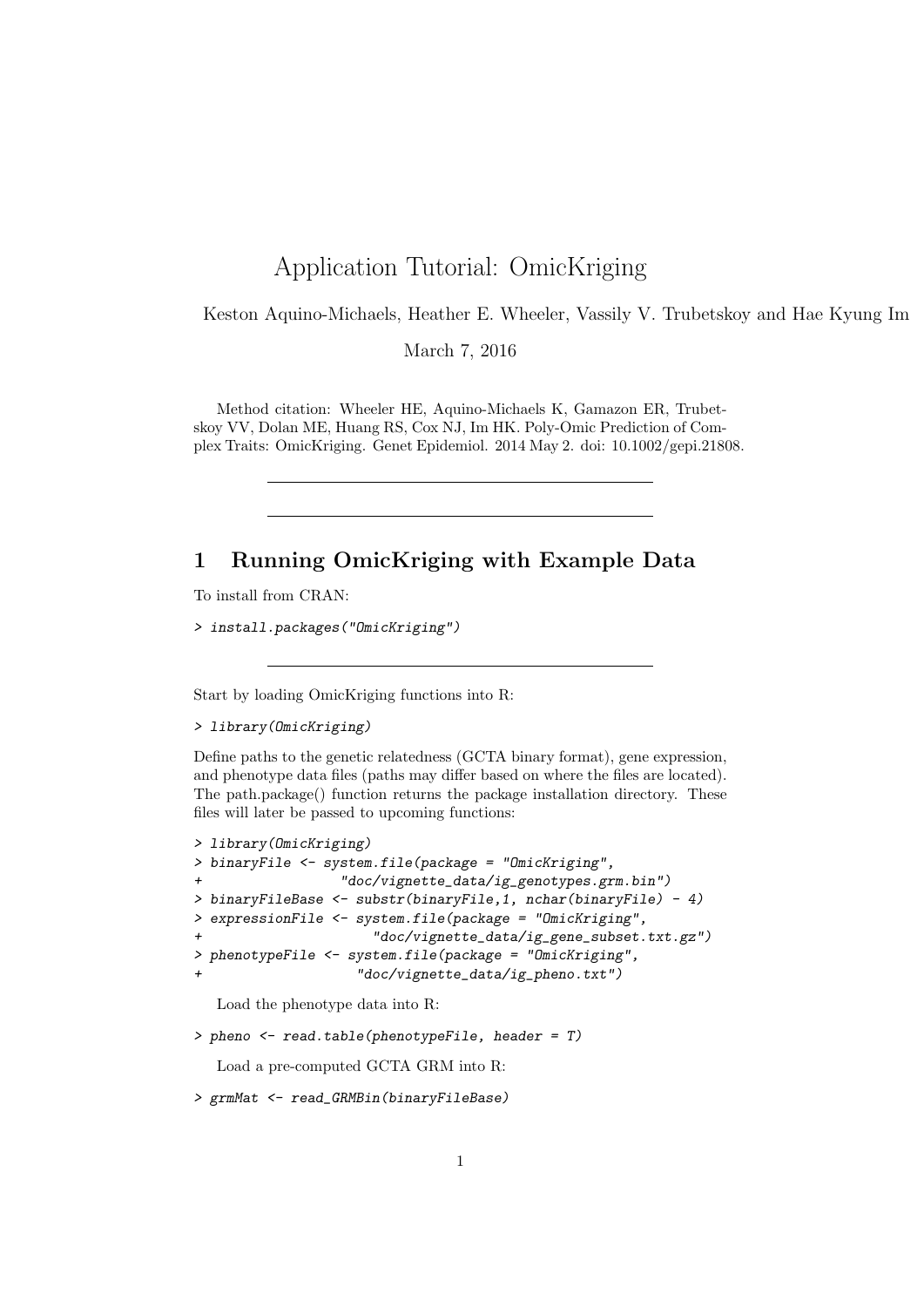By default, grmFilePrefix is set to NULL. However, if specified, this function will save the computed GRM to disk in GCTA binary format. Additionally by default both snpList and sampleList are set to NULL. However you may restrict the GRM calculation by specifying a vector of sample IDs or a vector of SNP IDs.

Load and calculate a gene expression relatedness matrix (GXM) with the following function:

```
> gxmMat <- make_GXM(expFile = expressionFile)
```
Similarly, by default, gxmFilePrefix is set to NULL, however if specified, this function will save the computed GXM to disk in GCTA binary format.

Additional convenience functions are included to perform principal components analysis (PCA):

```
> pcMatXM <- make_PCs_irlba(gxmMat, n.top = 10)
> pcMatGM <- make_PCs_irlba(grmMat, n.top = 10)
> pcMat <- cbind(pcMatGM, pcMatXM[match(rownames(pcMatGM), rownames(pcMatXM)),])
```
The following convenience function allows the user to perform n-fold crossvalidation. Specify the number of cores you wish to use (default  $=$  "all"), the number of cross-validation folds desired (default  $= 10$ ), covariates (by default covar.mat = NULL), the phenotype object, pheno.id (by default  $= 1$  (the first phenotype in the file)), the h2 vector and a list of the correlation matrices to be included.

Note: The sum of the h2 vector must be between 0 and 1. In this example, we will give each matrix equal weight.

```
> result <- krigr_cross_validation(pheno.df = pheno,
+ cor.list = list(grmMat, gxmMat),
+ h2. vec = c(0.5, 0.5),
+ covar.mat = pcMat,
+ ncore = 2,
+ nfold = "LOOCV")
Detected 99 samples...
Set leave-one-out cross-validation...
With 2 logical core(s)...
Running OmicKriging...
Ca11:lm(formula = Ytest "Ypred, data = res)Residuals:
    Min 1Q Median 3Q Max
-2.13481 -0.52121 0.05937 0.50947 2.01932
```